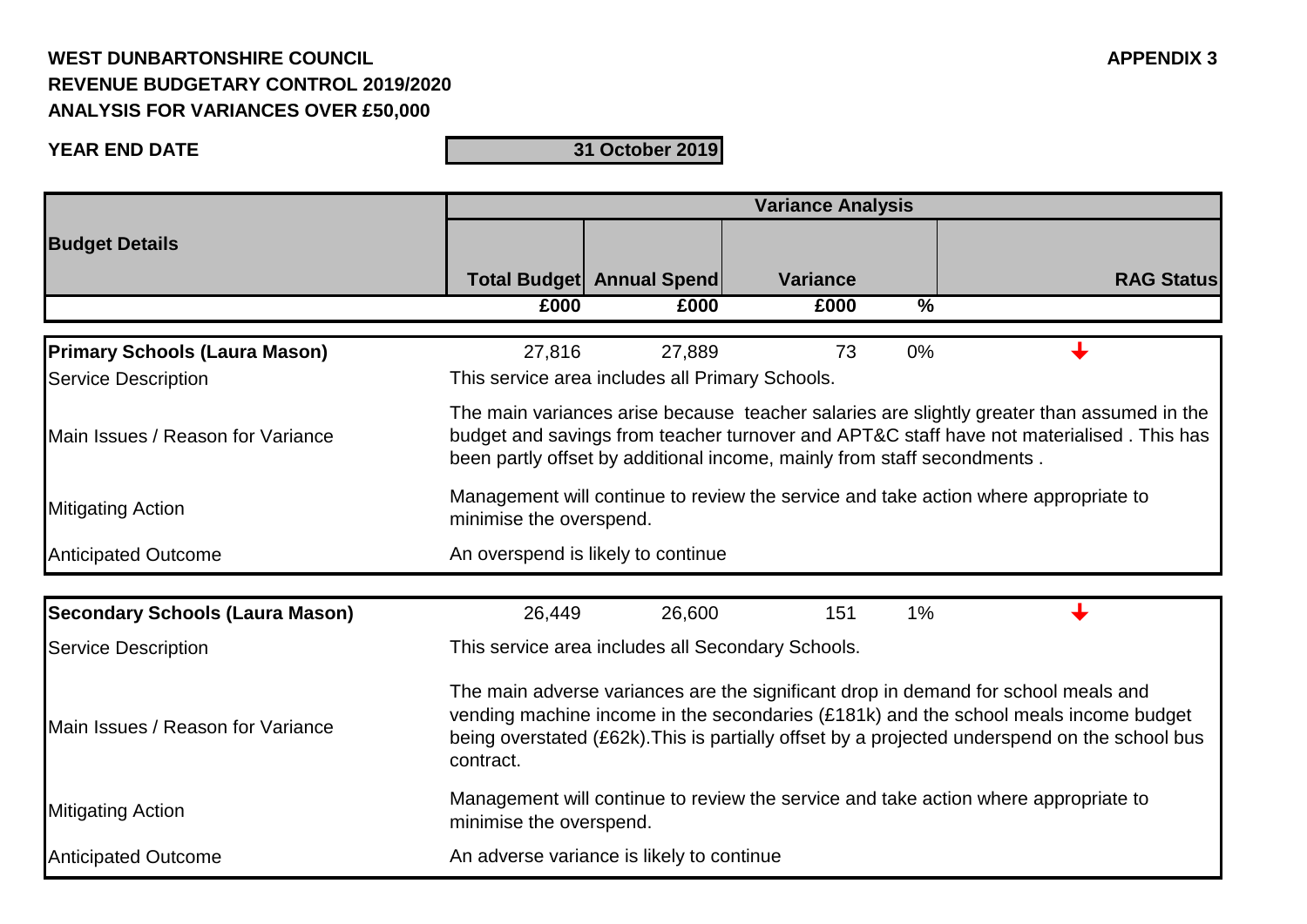## **WEST DUNBARTONSHIRE COUNCIL APPENDIX 3 REVENUE BUDGETARY CONTROL 2019/2020 ANALYSIS FOR VARIANCES OVER £50,000**

**YEAR END DATE**

**31 October 2019**

|                                                 | <b>Variance Analysis</b>                                                                                                                                                                                                                                                                                         |                                            |                 |               |                   |  |
|-------------------------------------------------|------------------------------------------------------------------------------------------------------------------------------------------------------------------------------------------------------------------------------------------------------------------------------------------------------------------|--------------------------------------------|-----------------|---------------|-------------------|--|
| <b>Budget Details</b>                           |                                                                                                                                                                                                                                                                                                                  | <b>Total Budget Annual Spend</b>           | <b>Variance</b> |               | <b>RAG Status</b> |  |
|                                                 | £000                                                                                                                                                                                                                                                                                                             | £000                                       | £000            | $\frac{0}{6}$ |                   |  |
|                                                 |                                                                                                                                                                                                                                                                                                                  |                                            |                 |               |                   |  |
| <b>Additional Support Needs (Claire Cusick)</b> | 14,839                                                                                                                                                                                                                                                                                                           | 15,193                                     | 354             | 2%            |                   |  |
| <b>Service Description</b>                      |                                                                                                                                                                                                                                                                                                                  | This service area covers all ASN Services. |                 |               |                   |  |
| Main Issues / Reason for Variance               | The overspend on day care placements (£327k) has increased following the placement of<br>several cases with needs that could not be accommodated within the existing schools'<br>estate.                                                                                                                         |                                            |                 |               |                   |  |
| <b>Mitigating Action</b>                        | The requirement for Daycare Placements are demand-led services taken jointly with HSCP<br>following a joint assessment of the best option for all concerned. However, the actual usage<br>throughout the year will be reviewed regularly to identify where there is scope to reduce the<br>number of placements. |                                            |                 |               |                   |  |
| <b>Anticipated Outcome</b>                      | If current levels of demand continue then it is anticipated that the Daycare budget will<br>overspend.                                                                                                                                                                                                           |                                            |                 |               |                   |  |
| <b>Psychological Services (Laura Mason)</b>     | 490                                                                                                                                                                                                                                                                                                              | 423                                        | (67)            | $-14%$        |                   |  |
|                                                 |                                                                                                                                                                                                                                                                                                                  |                                            |                 |               |                   |  |
| <b>Service Description</b>                      | This service provides Psychological Support to pupils within West Dunbartonshire.                                                                                                                                                                                                                                |                                            |                 |               |                   |  |
|                                                 |                                                                                                                                                                                                                                                                                                                  |                                            |                 |               |                   |  |

| Main Issues / Reason for Variance | This favourable variance is due to staff secondments to SAC/PEF and Early Years<br>expansion. |  |  |  |
|-----------------------------------|-----------------------------------------------------------------------------------------------|--|--|--|
| <b>Mitigating Action</b>          | No action necessary due to a favourable variance                                              |  |  |  |
| <b>Anticipated Outcome</b>        | A favourable variance likely to continue.                                                     |  |  |  |